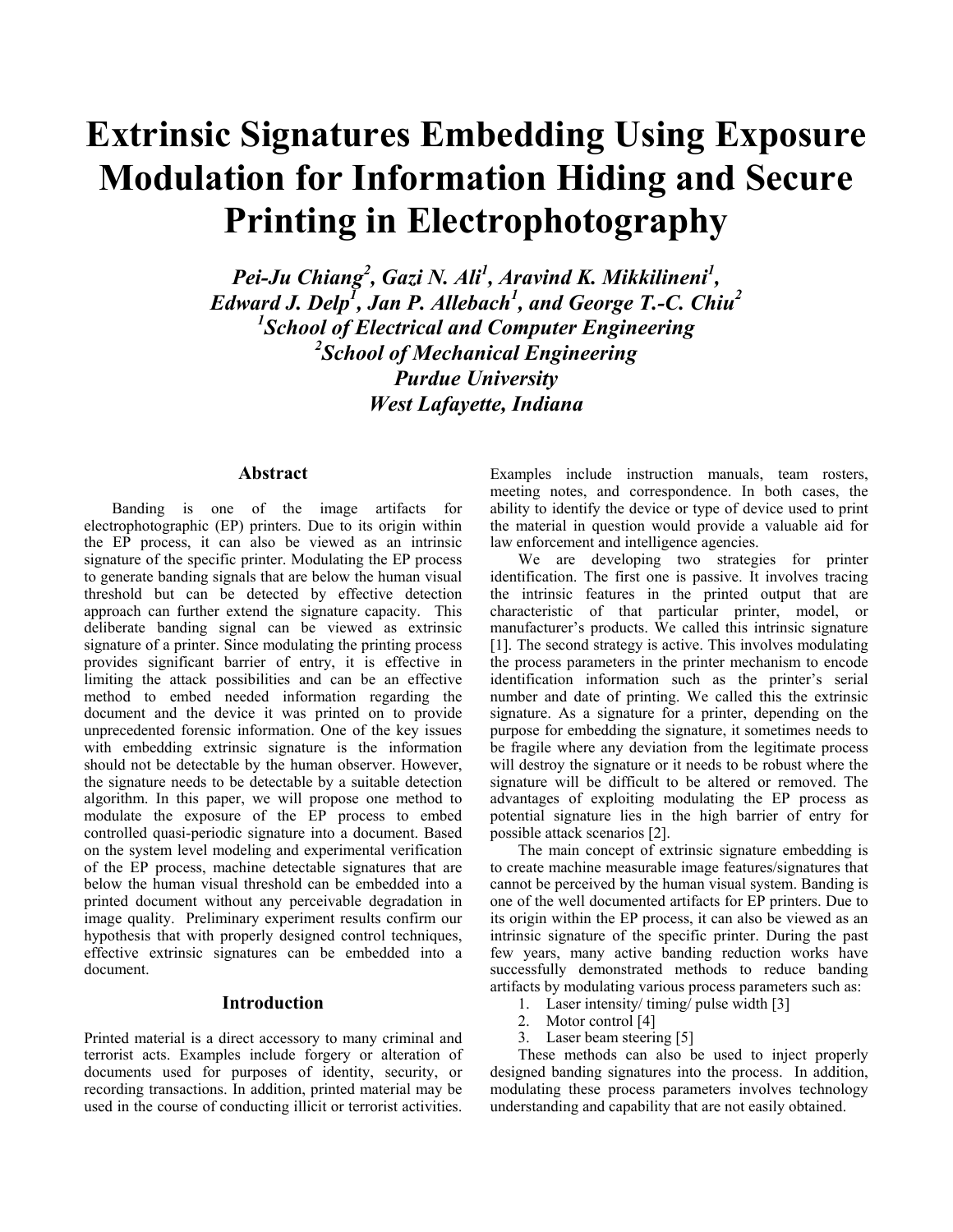One of the key issues with embedding extrinsic signature is the information should not be detectable by the human observer but needs to be detectable by suitable detection algorithms [6][7][8]. To accomplish this, we will exploit the band-pass characteristics of the human visual system to contrast variations. It will be desirable to inject banding signals in the high spatial frequency region, where the human visual system has relative low contrast sensitivity. Among the methods shown above, motor control will have difficulty to affect the EP process at high spatial frequencies due to the inherent electro-mechanical limitations. Steering laser beam requires additional process capability that is not found in typical EP engines. However, modulating various laser parameters to affect exposure is common practice in typical EP process control. In this paper, we will show that by modulating the exposure of the EP process and exploiting the reduced contrast sensitivity of the human visual system at higher spatial frequencies, unperceivable banding signatures of different frequency and amplitude can be embedded into an image and reliably detected. An HP color laserjet 4500 is used as the experimental platform for this study. Although a color engine is used as the experimental system, we will be focusing on monochrome result for this study.

The remaining of the paper is organized as follows. The methods for embedding unperceivable banding signals into the image will be discussed in the next section followed by the presentation of the corresponding experimental results. The summary and conclusion are given in the last section.

### **Method for Embedding Extrinsic Signature**

Figure 1. shows basic process block diagram of embedding banding signals by modulating the laser intensity in an EP process. One should note that to maintain process stability, there is only a limit range of the laser intensity that can be used for signature embedding. Figure 2 illustrates the process to embed and detect extrinsic banding signals used in this study. After embedding banding signal into a printed image, the image will be scanned and the resulting 2D reflectance data is projected onto the process direction to form an 1D reflectance signal. FFT will be performed on the projected reflectance signal to detect the frequency contents. It should also be noted that other image analysis algorithms as described in [6][7][8] are available for extracting the frequency as well as the amplitude content of the embedded banding signature. Note also that the subsequent discussion focuses on halftone images. For text and line drawings, more sophisticated detection algorithms are needed.



*Figure 1 Process block diagram for embedding extrinsic banding signature using laser intensity modulation* 



*Figure 2 Embedding and detecting extrinsic banding signal* 

#### **A. Laser Beam Intensity Modulation**

The intensity profile of the laser beam is modeled as a 2-D Gaussian envelope [9][10], which is given by

$$
I(x, y, t) = I_0(t) e^{(-\frac{y^2}{2\alpha^2} - \frac{x^2}{2\beta^2})}
$$
 W/m<sup>2</sup>, (1)

where  $I_0(t)$  represents the beam power amplitude of the laser, and  $\alpha$  and  $\beta$  are the beam widths in the scan, x, and process, y, directions, respectively. Assume the laser is switched on at time 0 and off at time  $t_{off}$  and the rise and fall transition are modeled as an exponential function, see Figure 3. Then the beam power amplitude can be expressed as

$$
I_0(t) = \begin{cases} 0, & t < 0, \\ I_{\max}(1 - e^{-\frac{t}{t_r}}), & 0 \le t \le t_{off}, \\ I_{\max}(1 - e^{-\frac{t_{off}}{t_r}}) \cdot e^{-\frac{t - (t - t_{off})}{t_f}}, & t > t_{off}, \end{cases}
$$
(2)



*Figure 3 Laser power profile*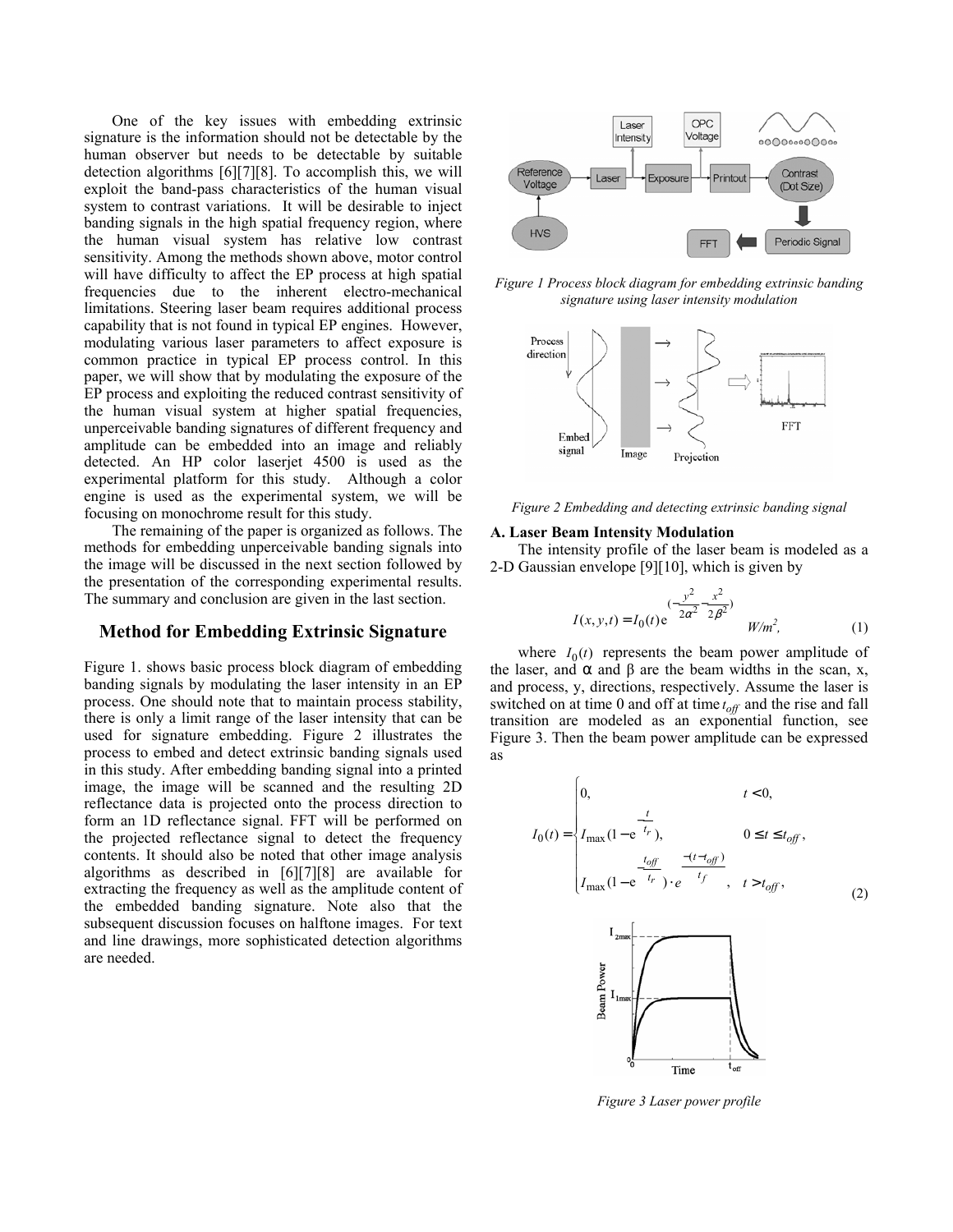Let the nominal values of the printed pixel width in the scan direction and process direction be *X* and *Y*, respectively. Assume the laser beam translates along the scan direction, *x*, at a velocity *V* which is extremely high compared with the motion of the photoconductor surface. Then the exposure energy at any arbitrary point  $(x, y)$  due to the pixel [*m*, *n*] being turned on is found by integrating Eq. (2) with respect to time, i.e.

$$
E_{mn}(x,y) =
$$
\n
$$
\int I_0(t) \exp(-\frac{(y-y_n)^2}{2\alpha^2} - \frac{(x - (x_m - X/2) - Vt)^2}{2\beta^2}) dt \frac{J}{m^2}
$$
\n(3)

Since the exposure of each printed pixel is additive, the overall exposure at any given point on the OPC is the sum of exposures contributed from each neighboring pixel in the halftone, i.e.

$$
E(x, y) = \sum_{m,n} E_{mn}(x, y)
$$
 (4)

To control the exposure, one can either adjust the input voltage to the laser (amplitude modulation), or adjust the duration of the laser pulses (pulse width modulation or PWM) [3]. Both methods control  $I_0(t)$ , i.e. the beam power amplitude of the laser. In this study, we used amplitude modulation to control exposure. As shown in Figure 3, when  $I_{\text{max}}$  is increased, the beam power  $I_0(t)$  and the total exposure energy are also increased.

After the photoconductor is exposed to the laser beam, a latent image is produced on the photoconductor surface. Charged toner particles are attracted to the latent image and then transferred and fused to the paper. Based on the discharged electric potential, the tone value adhered on the photoconductor can be estimated. Here, the photoconductor surface voltage after exposure, i.e. the light voltage  $V_L$  [9] can be written as

$$
V_L = V_{sat} + (V_D - V_{sat}) \exp(\frac{-E}{E_a}) \quad volts \tag{5}
$$

where  $V_{sat}$  is the voltage obtained for very high exposure energy,  $V_D$  is the dark voltage, *E* is the exposure energy, and  $E_a$  is the "energy constant" that describes the sensitivity of the photoconductor. Through modulating the laser power amplitude, the exposure energy and the associated photoconductor contrast voltage are adjusted, which results in different dot sizes.

Figure 4(a) shows the average dot profile of 16 dots when the input voltage is 1.1, 1.3, 1.5 and 1.7 volt, respectively. Figure 4(b) shows relationship between the input voltages and dot sizes. The dot size is determined by counting the number of pixels with absorptance greater than 0.1 in one dot cell. As seen in Figure 4, as input voltages increase, the dot sizes increase. However, the variation in the EP process results in variations in the corresponding dot sizes. To avoid ambiguity, the available dot size modulation are selected so that there are no overlap in dot sizes. From Figure 4, it can be seen that for the experimental platform there can be 3 to 4 levels of dot sizes by controlling the

input voltages. Note that the selection of available dot size modulations will also depend on the detection algorithm.



*Figure 4 Dot size and laser intensity modulation* 

#### **B. CSF and HVS Threshold**

In order to embed unperceivable extrinsic signature, a model of the human visual system (HVS) is needed. One of such models is the contrast sensitivity function (CSF) that attempts to capture the modulation transfer function (MTF) of the human visual system in perceiving contrast variations. As shown in Figure 5(a), the CSF function acts like a band-pass filter which indicates that human are less sensitive to extremely low and high frequency bandings which are quite suitable region to embed signals. Figure 5(b) illustrates the contrast threshold of HVS where the yaxis indicates the inverse of contrast sensitivity. The threshold information is important since the signature should be below the detection threshold. The mapping between the modulating parameter, the laser intensity in the case, and the resulting contrast variation need to be determined to ensure that the extrinsic banding signature is below the human detection threshold.



*Figure 5 CSF and HVS Contrast Threshold [11] (2.0 mm pupil, with viewing distance 57 inch)*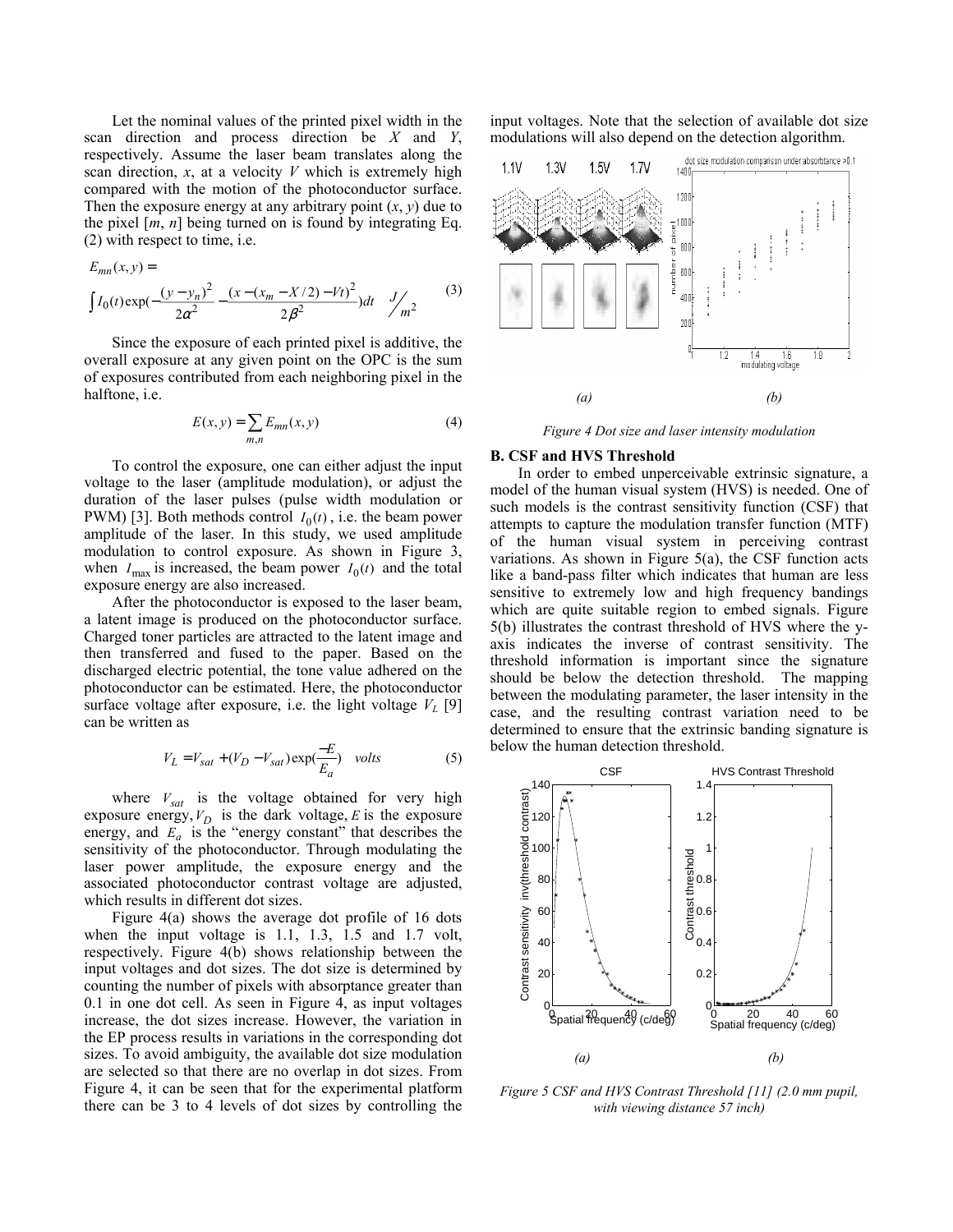### **C. Mapping between Laser Intensity and Contrast Variation**

To modulate laser intensity, we adjusted the reference voltage input *Vref* to the laser power control circuit with the following voltage signal:

$$
V_{ref} = V_0 + \frac{\Delta V}{2} \cdot \sin(2\pi f_0 y)
$$
\n(6)

where  $V_0$  is the nominal reference voltage for the laser power,  $f_0$  is the spatial banding frequency, and  $\Delta V$  is twice of the amplitude of the adjustment to reference voltage that will result in contrast variation. Michelson contrast [12] is one popular definition of contrast and is expressed as

$$
C = \frac{Y_{\text{max}} - Y_{\text{min}}}{Y_{\text{max}} + Y_{\text{min}}}
$$
(7)

where  $Y_{\text{max}}$  and  $Y_{\text{min}}$  are the maximum and minimum luminance *Y* in CIE XYZ coordinates, respectively. This definition is usually used for periodic test patterns such as sinusoidal and square gratings and will be used in this study.

A series of experiments are designed to obtain the mapping between laser intensity modulation ∆*V* and the resulting contrast variation. Test pages with 10 gray levels from 10% to 100% in 10% increments are generated using the printers default halftone. The test pages .will be printed with various different intensity modulations. As previously noted, to maintain exposure stability, only a limited range of ∆*V* can be used. The test page will then be scanned with a calibrated scanner and the associated contrast will be calculated from the scanned data.

As the exposure modulation changes the dot size, the average absorptance will also change with the intensity modulation [3]. Consequently, the measured luminance will also depend on the intensity modulation ∆*V*. To a first order approximation, we can model the luminance as:

$$
Y(\Delta V) = Y_0[1 + C(\Delta V) \cdot \sin(2\pi f_0 y + \phi)] \tag{8}
$$

Where  $Y_0$  is the average luminance which is constant based on the fixed  $V_0$ . Therefore, to embed the extrinsic banding signal, the intensity modulation needs to be determined by being able to generate the desired luminance and the contrast variation that is below the HVS contrast sensitivity.

Figure 6 shows the relationship between reference voltages and the measured luminance of printed test pages with various default gray values. Generally, the luminance decreases when the reference voltage increases. However, this tendency is not obvious for extremely low and extremely high gray levels such as 10% to 30% and 80% to 100%.

Figure 7 shows the measured mapping between ∆*V* and contrast. We chose two input reference voltage values *V*1 and  $V2$ , which are symmetric along two sides of  $V_0$ , and obtained the corresponding luminance *Y*1 and *Y*2 from Figure 6. Let  $\Delta V = |V1 - V2|$ . Based on the definition of Michelson contrast, we calculated the contrast as a function of ∆*V*. From Figure7, we noticed that mid-tone will results in higher contrast when we apply the same intensity modulation ∆*V*. This collaborate with the known results that banding are relatively more noticeable in the mid-tone region.



*Figure 6 Relationship between reference voltages and luminance of printouts with various default gray values of 10%, through 100%* 

In order to embed unperceivable bandings into the document, we need to select the proper intensity modulation ∆*V* so that the resulting contrast is under HVS contrast threshold. Therefore, using Figure 5(b) as the threshold for Figure 7, we obtained Figure 8, which shows the ∆*V* threshold as a function of the spatial frequency and the desired gray values. As shown, for mid-tone gray levels, the corresponding ∆*V* threshold is low for a wide range of spatial frequencies. This implies that only a small amount of banding signal can be embedded without affecting the perceived image quality. However, when the spatial frequency is higher than 45 cycles per degree, the ∆*V* threshold is high for all gray levels. This is another indication that higher spatial frequencies are the potential regions for embedding extrinsic banding signatures.



*Figure 7 Mapping between* ∆*V and contrast*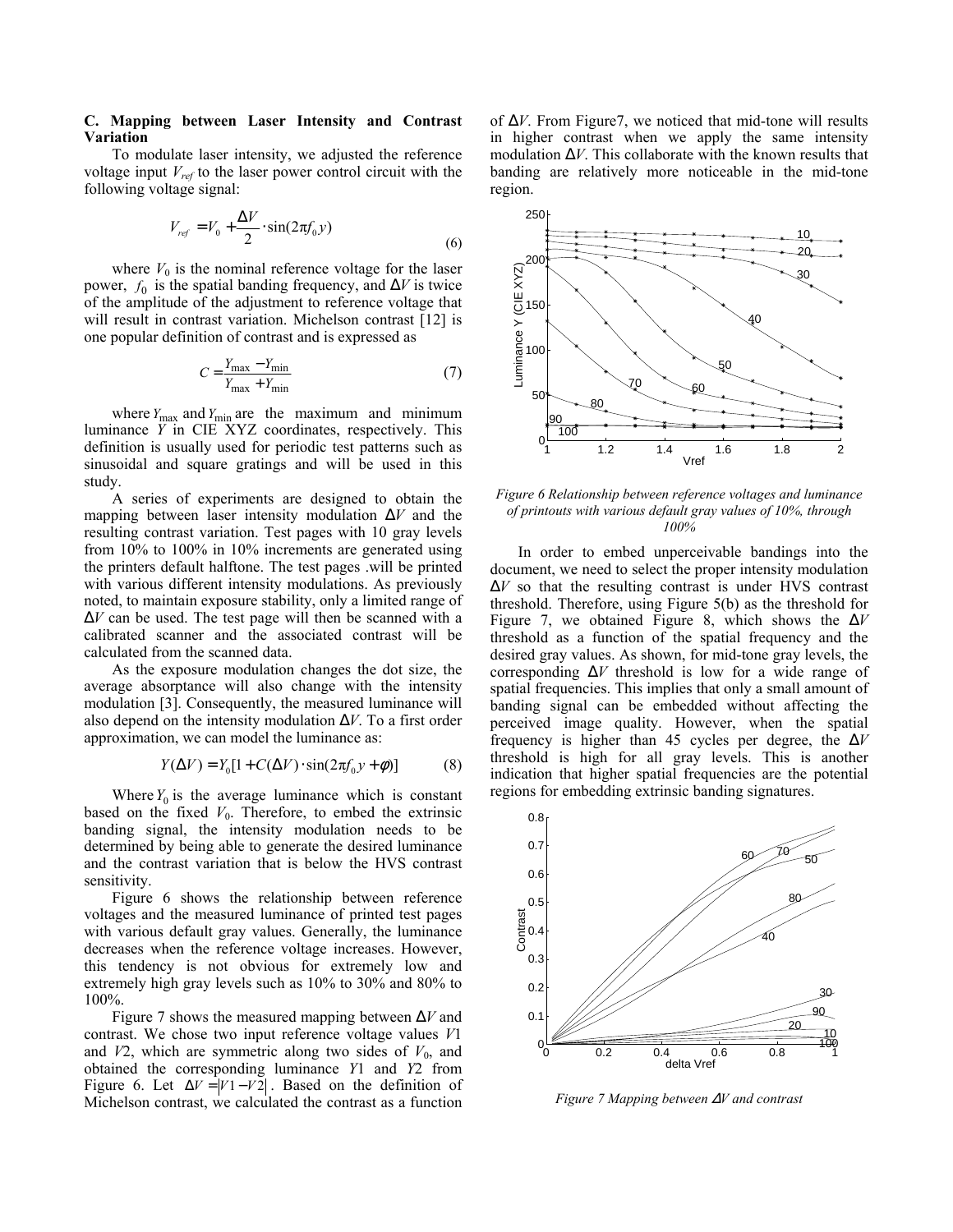

*Figure 8 Mapping between the* ∆*V threshold and the spatial frequency for difference desired gray levels* 

#### **Experimental Results**

To demonstrate embedding extrinsic signature into haltone images, a natural image with large regions of smooth midtone is selected, see Figure 9. These images are more susceptible to banding noise. Figure 10 shows the projected reflectance spectrum of the original printed test image without embedding any banding signature. As can be seen, frequency peaks at 75, 100, and 150 cycles per inch are present. This frequency pattern is the intrinsic signature of the printer, since it came from either process variation due to manufacturing or halftone screens. To embed extrinsic signature, we need to avoid overlapping with the intrinsic signals in the printer. In this example, 90, 110 and 130 cycles per inch (corresponds to 19, 23, and 27 cycles per degree with 12 inch viewing distance) banding signals with intensity variation  $\Delta V = 0.05$  were embedded. Figure 11 shows the printed image with embedded signature. It is clear that there is not visible degradation in image quality and the embedded banding signals are not visible. Figure 12 shows the reflectance spectrum of the printed image with signature embedded. The original 75, 100, and 150 cycles per inch intrinsic bands are still present. However, the 90, 110 and 130 bands are also detectable. Note that the 130 cycle per inch peak is very weak. Although the same intensity modulation  $\Delta V$  is applied, we observe a decrease in the effect. This may be attributed to the combined MTF characteristics of the printer and the scanner, since the scanner and printer MTF were not compensated. More work is needed to adjust and compensate for these device characteristics.



*Figure 9 Test image for extrinsic signature embedding* 



*Figure 10 Spectrum of the projected reflectance for the original image Figure 9* 

## **Conclusion**

We have demonstrated the feasibility to embedded unperceivable banding signals into halftone images as the extrinsic signature of an EP printer. Modeling and experimental characterization of the EP process to enable embedding banding signal that are below human visual threshold is presented. The results not only provided the necessary information for embedding extrinsic signature, it also provided design thresholds for printer developer to reduce the intrinsic banding signal in an EP process. As predicted that high spatial frequency provided the better trade-off between signal capacity and perception threshold. However, the printer and subsequent scanner MTF will also limit the range where extrinsic signals can be injected.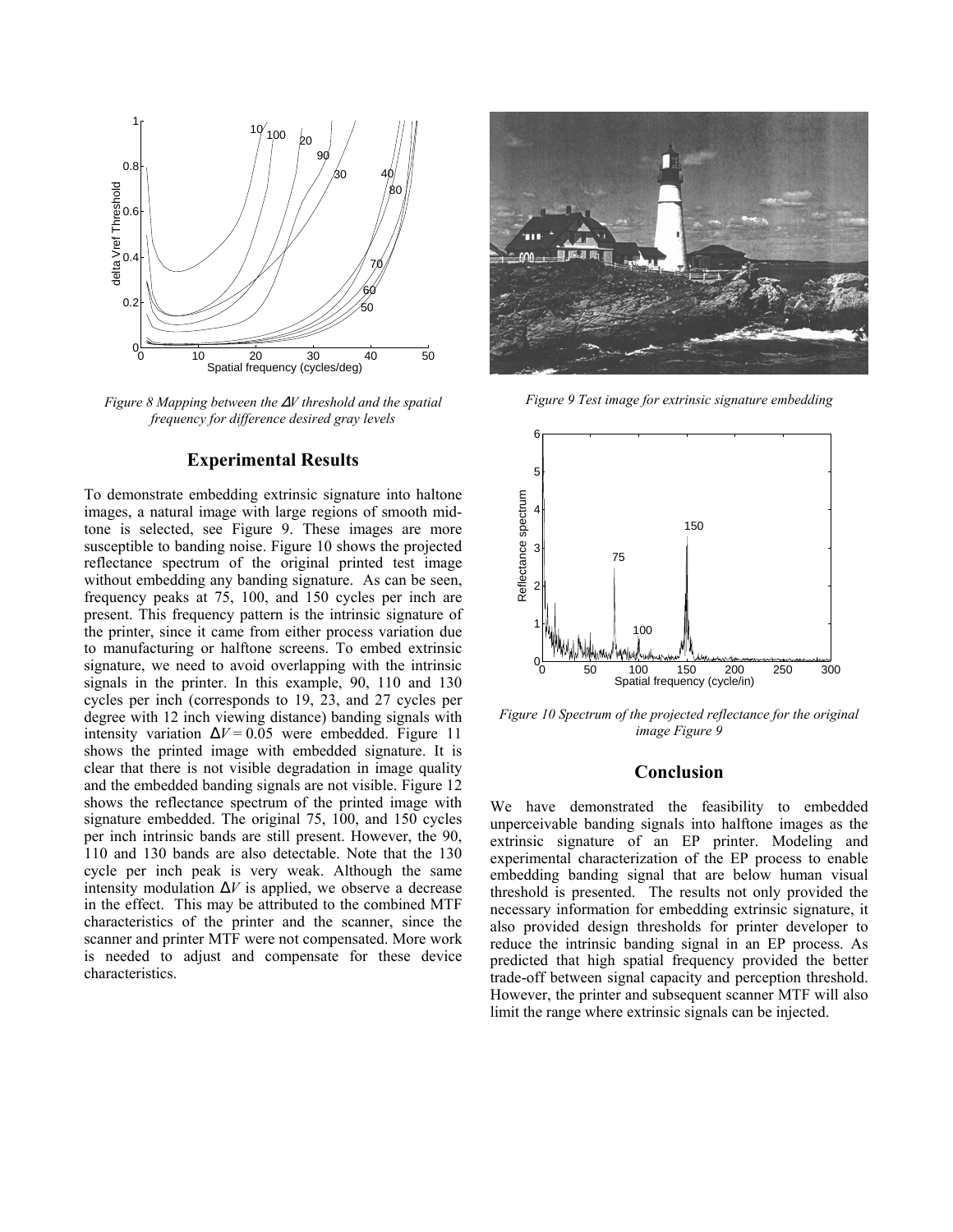

*Figure 11 Test image where 90, 110 and 130 cycle/in banding signals are embedded* 



*Figure 12 Reflectance spectrum of the test image with signature embedded Figure 11* 

# **Acknowledgement**

The authors would like to acknowledge the support of the National Science Foundation under the grant CCR-0219893.

# **Reference**

[1] G. N. Ali, P,-J. Chiang, A. K. Mikkilineni, J. P. Allebach, G. T. Chiu and E. J. Delp, *Intrinsic and Extrinsic Signatures for Information Hiding and Secure Printing with Electrophotographic Devices*, in the Proceedings of the IS&T NIP19: International Conference on Digital Printing Technologies, pp. 511-515, New Orleans, Louisiana, September 28- October 3, 2003.

- [2] Edward J. Delp, *Is your document safe: An overview of document and print security*, in Proceedings of the IS&T International Conference on Non-Impact Printing (2002).
- [3] G.Y. Lin, J. Grice, J. Allebach, G.T.-C. Chiu, W. Bradburn, and J. Weaver, *Banding Artifact Reduction in Electrophotographic Printers by Using Pulse Width Modulation*, Journal of Image Science and Technology, Vol. 46, No. 4, pp. 326-337, July/August 2002.
- [4] C.-L. Chen, G.T.-C. Chiu, and Jan P. Allebach, *Banding Reduction in Electrophotographic Processes Using Human Contrast Sensitivity Function Shaped Photoconductor Velocity Control*, Journal of Image Science and Technology, Vol. 47, No. 3, pp. 209-223, May/June 2003
- [5] M. Ewe, J. Grice, G.T.-C. Chiu, J. Allebach, C.S. Chan, and W. Foote, *Banding Reduction in Electrophotographic Processes Using Piezoelectric Actuated Laser Beam Deflection Device*, Journal of Image Science and Technology, Vol. 46, No. 5, pp. 433-442, September/October 2002
- [6] A.K. Mikkilineni, G.N. Ali, P.J. Chiang, G. T.-C. Chiu, J.A. Allebach, and E.J. Delp, *Printer Identification Based on Textural Features*, in the Proceedings of the IS&T NIP20: International Conference on Digital Printing Technologies, Salt Lake City, UT, October 2004
- [7] A.K. Mikkilineni, G.N. Ali, P.J. Chiang, E.J. Delp, J.A. Allebach, and G. T.-C. Chiu,, *Signature-embedding in printed documents for security and forensic applications*, in the Proceedings of the SPIE/IS&T Conference on Security, Steganography and Watermarking of Multimedia Contents, pp. 455–466 (2004).
- [8] G.N. Ali, P.J. Chiang, A.K. Mikkilineni, George T.-C. Chiu, E.J. Delp, and J.A. Allebach, *Application of principal components analysis and Gaussian mixure models to printer identification*, in Proceedings of the IS&T NIP20: International Conference on Digital Printing Technologies, Salt Lake City, UT, October 2004.
- [9] E. M. Williams, *The Physics and Technology of Xerographic Processed*. New York: Wiley, 1984.
- [10]D. Kacker, T. Camis, and J. P. Allebach, *Electrophotographic Process Embedded in Direct Binary Search*, IEEE Trans. on Image Processing, 11, 234-257 ,2002
- [11]F. W. Campbell and D. G. Green, *Optical and retinal factors affecting visual resolution*, J. Physiology 181, 576-593 (1965)
- [12]A. A. Michelson, *Studies in Optics*, Chicago, Ill.: Univ. Chicago Press, 1927.

#### **Biography**

Pei-Ju Chiang received her B.S. degree in Mechanical and Marine Engineering from the National Taiwan Ocean University, in 1999 and a M.S. degree in Mechanical Engineering from the National Central University in 2001. She is currently pursuing her Ph.D. degree in the School of Mechanical Engineering at Purdue University. Her research interests are securing documents, modeling and analysis of digital printing and imaging processes.